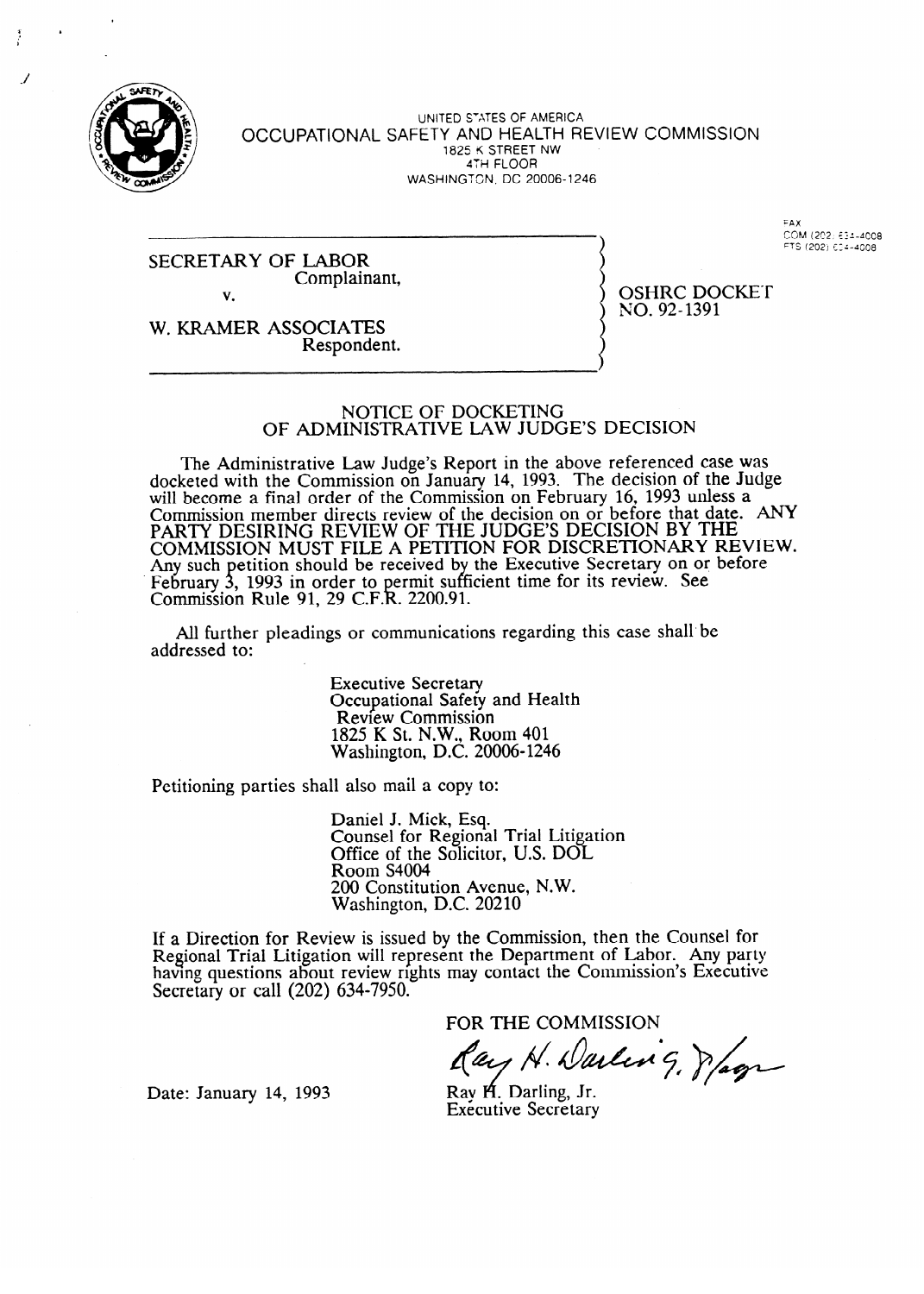### DOCKET NO. 92-1391

 $\ddot{\phantom{a}}$ 

 $\mathcal{I}$ 

### NOTICE IS GIVEN TO THE FOLLOWING:

Daniel J. Mick, Esq. Counsel for Regional Trial Litigation Office of the Solicitor, U.S. DOL Room S4004 200 Constitution Ave., N.W. Washington, D.C. 202 10

Marshall H. Harris, Esq. Regional Solicitor Office of the Solicitor, U.S. DOL 14480 Gateway Building 3535 Market Street Philadelphia, PA 19104

James F. Sassaman, Director of Safety GBCA P.O. Box 15959 36 South 18th Street Philadelphia, PA 19103

Michael H. Schoenfeld Administrative Law Jud Occupational Safety and e Health Review Commission Room 417/C 1825 K Street, N.W. Washington, DC 20006 1246

00109356444 :03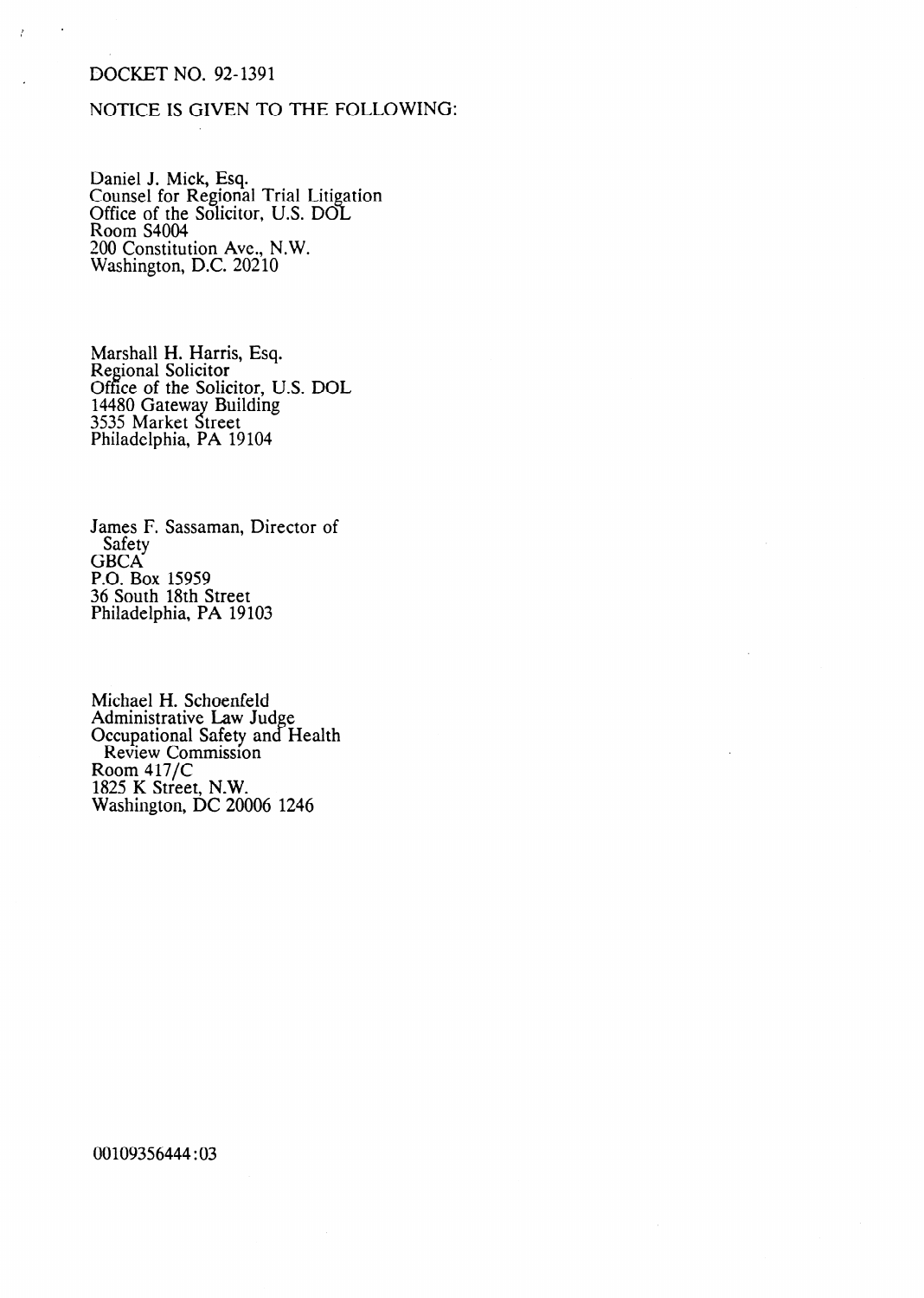

#### UNITED STATES OF AMERICA OCCUPATIONAL SAFETY AND HEALTH REVIEW COMMISSION 1825 K STREET N.W. 4TH FLOOR **WASHINGTON DC 20006-1246**

| SECRETARY OF LABOR,   |  |
|-----------------------|--|
|                       |  |
| Complainant,          |  |
| V.                    |  |
| W. KRAMER ASSOCIATES, |  |
| Respondent.           |  |
|                       |  |

**FAX: COM (202)** 634-4008 **FT'S 6344006** 

OSHRC Docket No. 92-1391

.

Appearances:

Michael H. Rosenthal, Esq. Office of the Solicitor of Labor U.S. Department of Labor For Complainant

James F. Sassaman . General Building Contractor's Assn. For Respondent

.

Before: Administrative Law Judge Michael H. Schoenfeld,

# DECISION AND ORDER

### Background and Procedural History

This case arises under the Occupational Safety and Health Act of 1970, 29 U.S.C. § § 651 - 678 (1970) ("the Act").

Having had its worksite inspected by a compliance officer of the Occupational Safety and Health Administration, W. Kramer Associates, ("Respondent") was issued one citation alleging a serious violation of the Act and one additional citation alleging two other-thanserious violations of the Act. Civil penalties totalling \$1575.00 were proposed. Following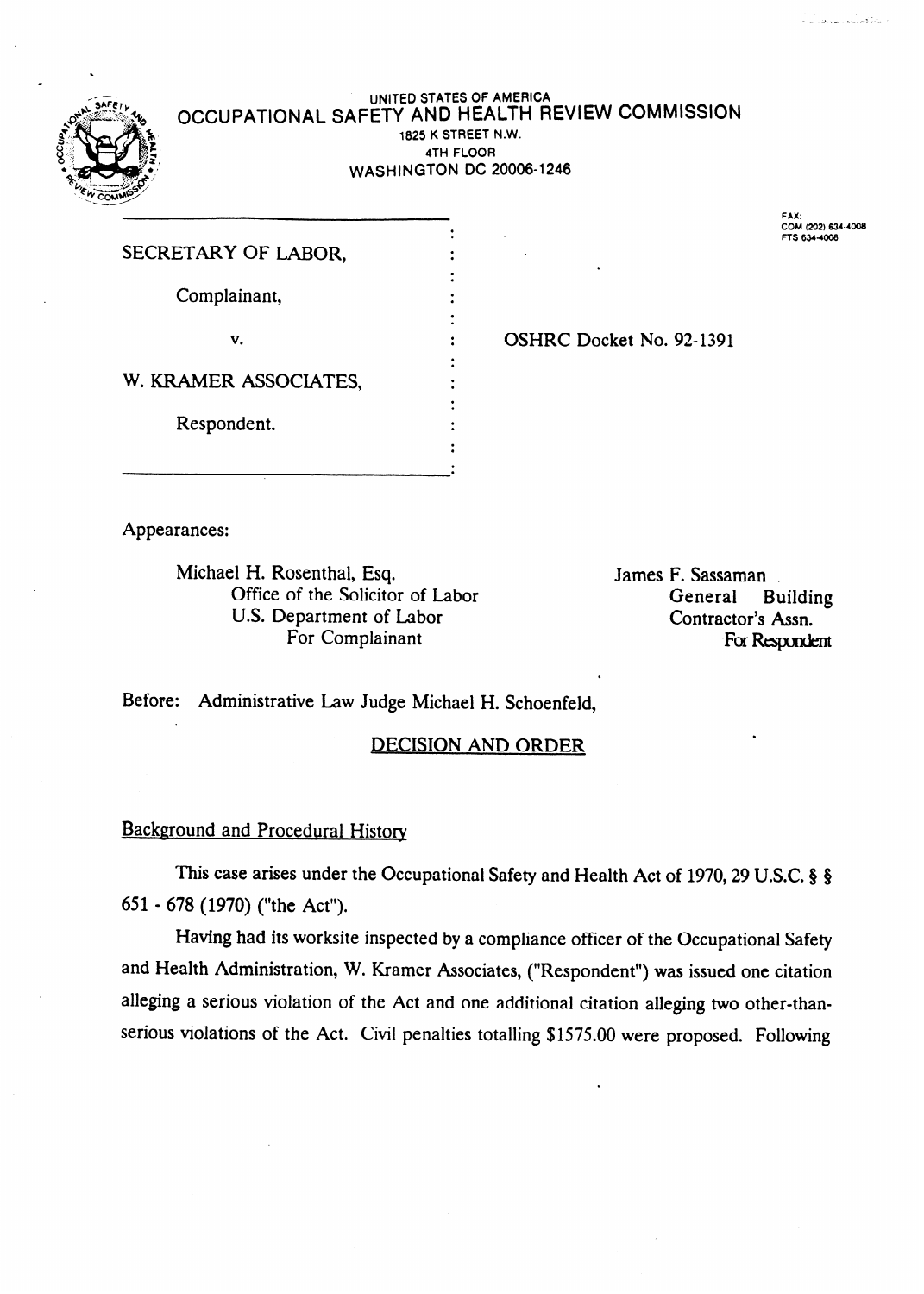the filing of a complaint and **answer** and pursuant to a notice of hearing, the case came on to be heard on October 22, 1992, in Philadelphia, Pennsylvania. NO affected employees sought to assert party status. Both parties have filed post-hearing briefs.

#### **Jurisdiction**

Complainant alleges and Respondent does not deny that it is an employer engaged in heating, ventilation and air conditioning contracting. It is undisputed that at the time of this inspection Respondent had a work site at the Northeastern Pennsylvania Veterans Home construction project on Mulberry Street in Scranton, Pennsylvania. Respondent does not deny that it uses tools, equipment and supplies which have moved in interstate commerce. Based on these facts, I find that Respondent is engaged in a business affecting interstate commerce.

Based on the above finding, I conclude that Respondent is an employer within the meaning of § 3(5) of the Act.' Accordingly, the Commission has jurisdiction over the subject matter and the parties.

#### **Discussion**

The essential facts in this case are undisputed. Respondent was cited for its alleged<br>failure to post a notice to employees informing them of the protection afforded them under  $f_{\text{max}}$  failure to post  $f_{\text{max}}$  and  $f_{\text{max}}$  informing them of the protection afforded them under the Act, as required by the Secretary's regulation at 29 C.F.R. § 1903.2(a)(1) (1990).<sup>2</sup> At

fully herein. The remaining standard at issue, 29 C.F.R. 51903.2(a)(l) requires that:

يديا

<sup>&</sup>lt;sup>1</sup> Title 29 U.S.C. § 652(5). ' Title 29 U.S.C. 0 652(5).

 $2\degree$  Other alleged violations of the Act have been settled. The terms of the settlement, which were made part of the record in this case (Tr. 3-5) are hereby approved and incorporated fully herein. The remaining standard at issue,  $29 \text{ C.F.R. } $1903.2(a)(1)$  requires that:

Each employer shall post and keep posted a notice or notices, to be furnished by Occupational Safety and Health Administration, U.S. Department of Labor, informing employees of the Act. . .Such notice or notices shall be posted in each establishment in a conspicuous place  $\dots$ .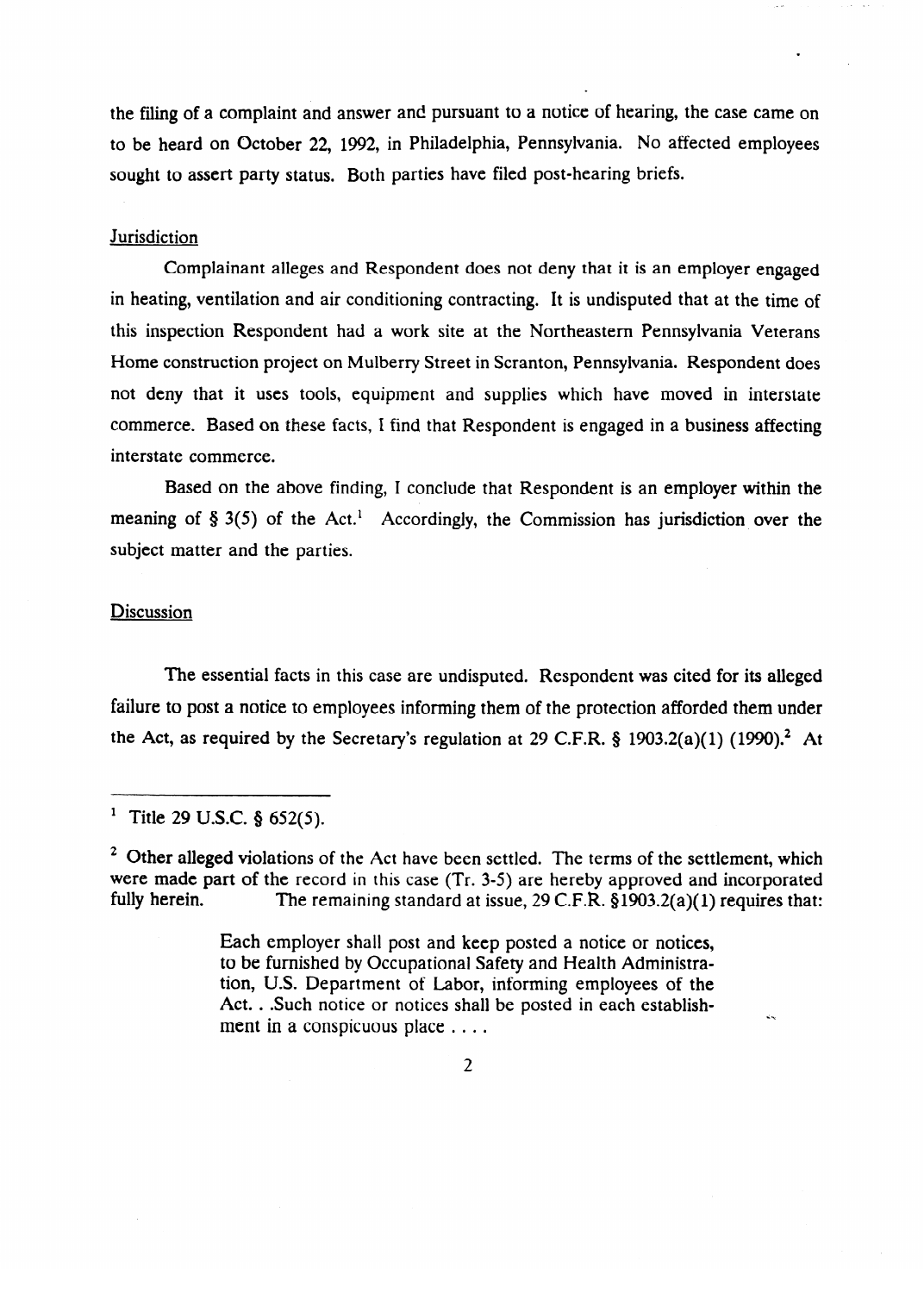the time of the inspection Respondent had only one employee at the work site who had begun work there about 1 hour before the inspection. (Tr. 33, 36, 37) Respondent had no other employees at the site until approximately six weeks later. (Tr. 62-3) At the time of the inspection and during that first six weeks on the job, there was a copy of the required poster located in a white trailer,<sup>3</sup> inside the cover of a "gang box" containing tools and equipment used by the sole employee at the site.  $(Tr. 53-4, 56)$ .<sup>4</sup> Respondent's only employee at the inspected work site, even though not required to view the poster every day he was on the site, was nonetheless informed as required by the regulation. Accordingly, the alleged violation is VACATED.

\_\_ .. . . . .

# FINDINGS OF FACT

All findings of fact necessary for a determination of all relevant issues have been made above. Fed. R, Civ. P. 52(a). All proposed findings of fact and conclusions of law inconsistent with this decision are hereby denied.

<sup>&</sup>lt;sup>3</sup> The Secretary's contention that the white trailer did not arrive at the site until after March 1 is rejected. It is sheer speculation based solely on the Compliance Officer's statement that he knew of only one trailer present.

<sup>&</sup>lt;sup>4</sup> Respondent's sole employee at the site also knew of another poster which was located on the wall of an office inside Respondent's green trailer. (Tr. 46-7) Reliable, credible testimony established that such a poster was in that location when the trailer was locked up at a previous job site. (Tr. 35.6,46-8,50-3,57) Respondent's sole employee at the inspected work site is the only one known to have a key to the green trailer. (Tr. 52) By the time Respondent had other employees at the site, some six weeks later, the materials in the green trailer had been removed to allow access for all to the office area of the trailer. (Tr. 53, 59,  $\epsilon$ 2) 63)